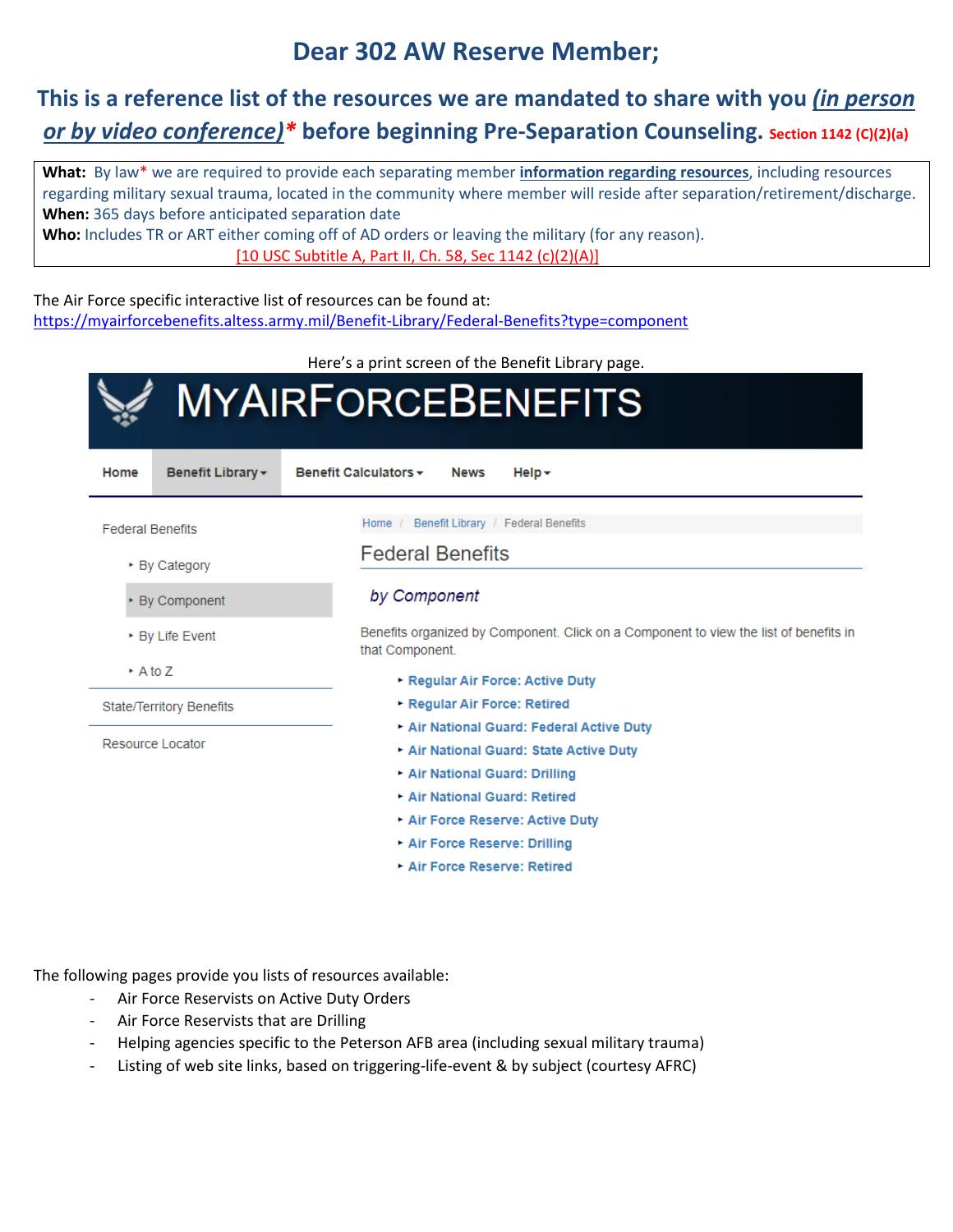### **[Air Force Reserve: Active Duty](javascript:%20void(0);)**

- **[Adoption Assistance](https://myairforcebenefits.altess.army.mil/Benefit-Library/Federal-Benefits/Adoption-Assistance?serv=23)**
- **[Air Education and Training Command \(AETC\)](https://myairforcebenefits.altess.army.mil/Benefit-Library/Federal-Benefits/Air-Education-and-Training-Command-(AETC)?serv=23)**
- **[Air Force Aid Society \(AFAS\)](https://myairforcebenefits.altess.army.mil/Benefit-Library/Federal-Benefits/Air-Force-Aid-Society-(AFAS)?serv=23)**
- **[Air Force Child and Youth Programs](https://myairforcebenefits.altess.army.mil/Benefit-Library/Federal-Benefits/Air-Force-Child-and-Youth-Programs?serv=23)**
- **[Air Force Child Care Fee Assistance Programs](https://myairforcebenefits.altess.army.mil/Benefit-Library/Federal-Benefits/Air-Force-Child-Care-Fee-Assistance-Programs?serv=23)**
- **[Air Force Services Activity \(AFSVA\)](https://myairforcebenefits.altess.army.mil/Benefit-Library/Federal-Benefits/Air-Force-Services-Activity-(AFSVA)?serv=23)**
- **[Air Force Suicide Prevention Program \(AFSPP\)](https://myairforcebenefits.altess.army.mil/Benefit-Library/Federal-Benefits/Air-Force-Suicide-Prevention-Program-(AFSPP)?serv=23)**
- **[Air Force Wounded Warrior Program \(AFW2\)](https://myairforcebenefits.altess.army.mil/Benefit-Library/Federal-Benefits/Air-Force-Wounded-Warrior-Program-(AFW2)?serv=23)**
- **[Airman and Family Readiness Center \(A&FRC\)](https://myairforcebenefits.altess.army.mil/Benefit-Library/Federal-Benefits/Airman-and-Family-Readiness-Center-(AandFRC)?serv=23)**
- **[Allowances](https://myairforcebenefits.altess.army.mil/Benefit-Library/Federal-Benefits/Allowances?serv=23)**
- **[Armed Forces Retirement Home](https://myairforcebenefits.altess.army.mil/Benefit-Library/Federal-Benefits/Armed-Forces-Retirement-Home?serv=23)**
- **[Basic Allowance for Housing \(BAH\)](https://myairforcebenefits.altess.army.mil/Benefit-Library/Federal-Benefits/Basic-Allowance-for-Housing-(BAH)?serv=23)**
- **[Basic Pay](https://myairforcebenefits.altess.army.mil/Benefit-Library/Federal-Benefits/Basic-Pay?serv=23)**
- **[BENEFEDS \(FEDVIP\)](https://myairforcebenefits.altess.army.mil/Benefit-Library/Federal-Benefits/BENEFEDS-(FEDVIP)?serv=23)**
- **[Bonuses](https://myairforcebenefits.altess.army.mil/Benefit-Library/Federal-Benefits/Bonuses?serv=23)**
- **[Burial and Memorial Benefits](https://myairforcebenefits.altess.army.mil/Benefit-Library/Federal-Benefits/Burial-and-Memorial-Benefits?serv=23)**
- **[Burial in Arlington National Cemetery](https://myairforcebenefits.altess.army.mil/Benefit-Library/Federal-Benefits/Burial-in-Arlington-National-Cemetery?serv=23)**
- **[Cancellation of Federal Student Loans](https://myairforcebenefits.altess.army.mil/Benefit-Library/Federal-Benefits/Cancellation-of-Federal-Student-Loans?serv=23)**
- **[Captive / POW / MIA Entitlements](https://myairforcebenefits.altess.army.mil/Benefit-Library/Federal-Benefits/Captive-/-POW-/-MIA-Entitlements?serv=23)**
- **[Child Development Centers \(CDCs\)](https://myairforcebenefits.altess.army.mil/Benefit-Library/Federal-Benefits/Child-Development-Centers-(CDCs)?serv=23)**
- **[Combat Zone Tax Exclusion \(CZTE\)](https://myairforcebenefits.altess.army.mil/Benefit-Library/Federal-Benefits/Combat-Zone-Tax-Exclusion-(CZTE)?serv=23)**
- **[Combat-Related Special Compensation \(CRSC\)](https://myairforcebenefits.altess.army.mil/Benefit-Library/Federal-Benefits/Combat-Related-Special-Compensation-(CRSC)?serv=23)**
- **[Continuation Pay](https://myairforcebenefits.altess.army.mil/Benefit-Library/Federal-Benefits/Continuation-Pay-?serv=23)**
- **[Continued Health Care Benefit Program \(CHCBP\)](https://myairforcebenefits.altess.army.mil/Benefit-Library/Federal-Benefits/Continued-Health-Care-Benefit-Program-(CHCBP)?serv=23)**
- **[Continued Housing Benefits \(for Survivors\)](https://myairforcebenefits.altess.army.mil/Benefit-Library/Federal-Benefits/Continued-Housing-Benefits-(for-Survivors)?serv=23)**
- **[Death Gratuity](https://myairforcebenefits.altess.army.mil/Benefit-Library/Federal-Benefits/Death-Gratuity-?serv=23)**
- **[Defense Commissary Agency \(DeCA\)](https://myairforcebenefits.altess.army.mil/Benefit-Library/Federal-Benefits/Defense-Commissary-Agency-(DeCA)?serv=23)**
- **[Department of Defense Education Activity \(DoDEA\)](https://myairforcebenefits.altess.army.mil/Benefit-Library/Federal-Benefits/Department-of-Defense-Education-Activity-(DoDEA)?serv=23)**
- **[Dependency and Indemnity Compensation \(DIC\)](https://myairforcebenefits.altess.army.mil/Benefit-Library/Federal-Benefits/Dependency-and-Indemnity-Compensation-(DIC)?serv=23)**
- **[Deployment and Mobilization Support](https://myairforcebenefits.altess.army.mil/Benefit-Library/Federal-Benefits/Deployment-and-Mobilization-Support?serv=23)**
- **[DoD Disability Severance Pay](https://myairforcebenefits.altess.army.mil/Benefit-Library/Federal-Benefits/DoD-Disability-Severance-Pay-?serv=23)**
- **[DoD Homeowners Assistance Program \(HAP\)](https://myairforcebenefits.altess.army.mil/Benefit-Library/Federal-Benefits/DoD-Homeowners-Assistance-Program-(HAP)?serv=23)**
- **[Employer Support of the Guard and Reserve \(ESGR\)](https://myairforcebenefits.altess.army.mil/Benefit-Library/Federal-Benefits/Employer-Support-of-the-Guard-and-Reserve-(ESGR)?serv=23)**
- **[Employment Assistance Program \(EAP\)](https://myairforcebenefits.altess.army.mil/Benefit-Library/Federal-Benefits/Employment-Assistance-Program-(EAP)?serv=23)**
- **[Exceptional Family Member Program \(EFMP\)](https://myairforcebenefits.altess.army.mil/Benefit-Library/Federal-Benefits/Exceptional-Family-Member-Program-(EFMP)?serv=23)**
- **[Family Advocacy Programs \(FAP\)](https://myairforcebenefits.altess.army.mil/Benefit-Library/Federal-Benefits/Family-Advocacy-Programs-(FAP)?serv=23)**
- **[Family Separation Allowance \(FSA\)](https://myairforcebenefits.altess.army.mil/Benefit-Library/Federal-Benefits/Family-Separation-Allowance-(FSA)?serv=23)**
- **[Family Servicemembers Group Life Insurance \(FSGLI\)](https://myairforcebenefits.altess.army.mil/Benefit-Library/Federal-Benefits/Family-Servicemembers-Group-Life-Insurance-(FSGLI)?serv=23)**
- **[Federal Long Term Care Insurance Program \(FLTCIP\)](https://myairforcebenefits.altess.army.mil/Benefit-Library/Federal-Benefits/Federal-Long-Term-Care-Insurance-Program-(FLTCIP)?serv=23)**
- **[Financial Readiness](https://myairforcebenefits.altess.army.mil/Benefit-Library/Federal-Benefits/Financial-Readiness?serv=23)**
- **[Fry Scholarship](https://myairforcebenefits.altess.army.mil/Benefit-Library/Federal-Benefits/Fry-Scholarship?serv=23)**
- **[Heroes' Legacy Scholarship](https://myairforcebenefits.altess.army.mil/Benefit-Library/Federal-Benefits/Heroes-Legacy-Scholarship?serv=23)**
- **[Hostile Fire Pay \(HFP\)](https://myairforcebenefits.altess.army.mil/Benefit-Library/Federal-Benefits/Hostile-Fire-Pay-(HFP)?serv=23)**
- **[Leave](https://myairforcebenefits.altess.army.mil/Benefit-Library/Federal-Benefits/Leave?serv=23)**
- **[Legal Assistance Services](https://myairforcebenefits.altess.army.mil/Benefit-Library/Federal-Benefits/Legal-Assistance-Services?serv=23)**
- **[Military OneSource](https://myairforcebenefits.altess.army.mil/Benefit-Library/Federal-Benefits/Military-OneSource?serv=23)**
- **[Military Spouse Education and Career Opportunities](https://myairforcebenefits.altess.army.mil/Benefit-Library/Federal-Benefits/Military-Spouse-Education-and-Career-Opportunities-(SECO)?serv=23)  [\(SECO\)](https://myairforcebenefits.altess.army.mil/Benefit-Library/Federal-Benefits/Military-Spouse-Education-and-Career-Opportunities-(SECO)?serv=23)**
- **[Military Spouse Employment Partnership Program \(MSEP\)](https://myairforcebenefits.altess.army.mil/Benefit-Library/Federal-Benefits/Military-Spouse-Employment-Partnership-Program-(MSEP)?serv=23)**
- **[Montgomery GI Bill \(MGIB\)](https://myairforcebenefits.altess.army.mil/Benefit-Library/Federal-Benefits/Montgomery-GI-Bill-(MGIB)?serv=23)**
- **[Overseas Housing Allowance \(OHA\)](https://myairforcebenefits.altess.army.mil/Benefit-Library/Federal-Benefits/Overseas-Housing-Allowance-(OHA)?serv=23)**
- **[Pay and Allowance Continuation Program \(PAC\)](https://myairforcebenefits.altess.army.mil/Benefit-Library/Federal-Benefits/Pay-and-Allowance-Continuation-Program-(PAC)?serv=23)**
- **[Permanent Change of Station \(PCS\) CONUS](https://myairforcebenefits.altess.army.mil/Benefit-Library/Federal-Benefits/Permanent-Change-of-Station-(PCS)-CONUS?serv=23)**
- **[Permanent Change of Station \(PCS\) OCONUS](https://myairforcebenefits.altess.army.mil/Benefit-Library/Federal-Benefits/Permanent-Change-of-Station-(PCS)-OCONUS?serv=23)**
- **[Post 9/11 GI Bill](https://myairforcebenefits.altess.army.mil/Benefit-Library/Federal-Benefits/Post-9/11-GI-Bill?serv=23)**
- **[Relocation Assistance](https://myairforcebenefits.altess.army.mil/Benefit-Library/Federal-Benefits/Relocation-Assistance?serv=23)**
- **[Reserve Educational Assistance Program \(REAP\)](https://myairforcebenefits.altess.army.mil/Benefit-Library/Federal-Benefits/Reserve-Educational-Assistance-Program-(REAP)?serv=23)**
- **Retired Pay – [Blended Retirement System](https://myairforcebenefits.altess.army.mil/Benefit-Library/Federal-Benefits/Retired-Pay-%E2%80%93-Blended-Retirement-System?serv=23)**
- **[Retirement Services Program \(RSP\)](https://myairforcebenefits.altess.army.mil/Benefit-Library/Federal-Benefits/Retirement-Services-Program-(RSP)?serv=23)**
- **[Scholarships for Military Children](https://myairforcebenefits.altess.army.mil/Benefit-Library/Federal-Benefits/Scholarships-for-Military-Children?serv=23)**
- **[School Age Services and Care](https://myairforcebenefits.altess.army.mil/Benefit-Library/Federal-Benefits/School-Age-Services-and-Care?serv=23)**
- **[School Liaison Officer](https://myairforcebenefits.altess.army.mil/Benefit-Library/Federal-Benefits/School-Liaison-Officer?serv=23)**
- **[Servicemembers Group Life Insurance \(SGLI\)](https://myairforcebenefits.altess.army.mil/Benefit-Library/Federal-Benefits/Servicemembers-Group-Life-Insurance-(SGLI)?serv=23)**
- **[Servicemembers' Civil Relief Act \(SCRA\)](https://myairforcebenefits.altess.army.mil/Benefit-Library/Federal-Benefits/Servicemembers-Civil-Relief-Act-(SCRA)?serv=23)**
- **[Sexual Assault Prevention and Response \(SAPR\)](https://myairforcebenefits.altess.army.mil/Benefit-Library/Federal-Benefits/Sexual-Assault-Prevention-and-Response-(SAPR)?serv=23)**
- **[Social Security Disability](https://myairforcebenefits.altess.army.mil/Benefit-Library/Federal-Benefits/Social-Security-Disability?serv=23)**
- **[Social Security Lump Sum Death Benefit](https://myairforcebenefits.altess.army.mil/Benefit-Library/Federal-Benefits/Social-Security-Lump-Sum-Death-Benefit?serv=23)**
- **[Social Security Primary Insurance Amount \(PIA\)](https://myairforcebenefits.altess.army.mil/Benefit-Library/Federal-Benefits/Social-Security-Primary-Insurance-Amount-(PIA)?serv=23)**
- **[Space-Available Travel \(Space-A Travel\)](https://myairforcebenefits.altess.army.mil/Benefit-Library/Federal-Benefits/Space-Available-Travel-(Space-A-Travel)?serv=23)**
- **[Special Compensation for Assistance with Activities of](https://myairforcebenefits.altess.army.mil/Benefit-Library/Federal-Benefits/Special-Compensation-for-Assistance-with-Activities-of-Daily-Living-(SCAADL)?serv=23)  [Daily Living \(SCAADL\)](https://myairforcebenefits.altess.army.mil/Benefit-Library/Federal-Benefits/Special-Compensation-for-Assistance-with-Activities-of-Daily-Living-(SCAADL)?serv=23)**
- **[Special Leave Accrual \(SLA\)](https://myairforcebenefits.altess.army.mil/Benefit-Library/Federal-Benefits/Special-Leave-Accrual-(SLA)?serv=23)**
- **[Special Pay](https://myairforcebenefits.altess.army.mil/Benefit-Library/Federal-Benefits/Special-Pay?serv=23)**
- **[Special Survivor Indemnity Allowance \(SSIA\)](https://myairforcebenefits.altess.army.mil/Benefit-Library/Federal-Benefits/Special-Survivor-Indemnity-Allowance-(SSIA)?serv=23)**
- **[Specialized Skills Training](https://myairforcebenefits.altess.army.mil/Benefit-Library/Federal-Benefits/Specialized-Skills-Training?serv=23)**
- **[Student Loan Repayment Program \(SLRP\)](https://myairforcebenefits.altess.army.mil/Benefit-Library/Federal-Benefits/Student-Loan-Repayment-Program-(SLRP)?serv=23)**
- **[Survivor Benefit Plan \(SBP\)](https://myairforcebenefits.altess.army.mil/Benefit-Library/Federal-Benefits/Survivor-Benefit-Plan-(SBP)?serv=23)**
- **[Survivors' & Dependent Education Assistance Program](https://myairforcebenefits.altess.army.mil/Benefit-Library/Federal-Benefits/Survivors-and-Dependent-Education-Assistance-Program-(DEA)?serv=23)  [\(DEA\)](https://myairforcebenefits.altess.army.mil/Benefit-Library/Federal-Benefits/Survivors-and-Dependent-Education-Assistance-Program-(DEA)?serv=23)**
- **[The Exchange \(Army & Air Force Exchange Service\)](https://myairforcebenefits.altess.army.mil/Benefit-Library/Federal-Benefits/The-Exchange-(Army-and-Air-Force-Exchange-Service)?serv=23)**
- **[The HEART Act](https://myairforcebenefits.altess.army.mil/Benefit-Library/Federal-Benefits/The-HEART-Act?serv=23)**
- **[The Military Parental Leave Program \(MPLP\)](https://myairforcebenefits.altess.army.mil/Benefit-Library/Federal-Benefits/The-Military-Parental-Leave-Program-(MPLP)?serv=23)**
- **[Thrift Savings Plan \(TSP\)](https://myairforcebenefits.altess.army.mil/Benefit-Library/Federal-Benefits/Thrift-Savings-Plan-(TSP)?serv=23)**
- **[Tillman Scholars Program](https://myairforcebenefits.altess.army.mil/Benefit-Library/Federal-Benefits/Tillman-Scholars-Program?serv=23)**
- **[Transition Assistance Program \(TAP\)](https://myairforcebenefits.altess.army.mil/Benefit-Library/Federal-Benefits/Transition-Assistance-Program-(TAP)?serv=23)**
- **[Traumatic Servicemembers' Group Life Insurance \(TSGLI\)](https://myairforcebenefits.altess.army.mil/Benefit-Library/Federal-Benefits/Traumatic-Servicemembers-Group-Life-Insurance-(TSGLI)?serv=23)**
- **[TRICARE Dental Program \(TDP\)](https://myairforcebenefits.altess.army.mil/Benefit-Library/Federal-Benefits/TRICARE-Dental-Program-(TDP)?serv=23)**
- **[TRICARE Pharmacy](https://myairforcebenefits.altess.army.mil/Benefit-Library/Federal-Benefits/TRICARE-Pharmacy-?serv=23)**
- **[TRICARE Prime](https://myairforcebenefits.altess.army.mil/Benefit-Library/Federal-Benefits/TRICARE-Prime?serv=23)**
- **[TRICARE Retiree Dental Program \(TRDP\) Basic and](https://myairforcebenefits.altess.army.mil/Benefit-Library/Federal-Benefits/TRICARE-Retiree-Dental-Program-(TRDP)-Basic-and-Enhanced?serv=23)  [Enhanced](https://myairforcebenefits.altess.army.mil/Benefit-Library/Federal-Benefits/TRICARE-Retiree-Dental-Program-(TRDP)-Basic-and-Enhanced?serv=23)**
- **[TRICARE Select](https://myairforcebenefits.altess.army.mil/Benefit-Library/Federal-Benefits/TRICARE-Select?serv=23)**
- **[TRICARE Young Adult \(TYA\)](https://myairforcebenefits.altess.army.mil/Benefit-Library/Federal-Benefits/TRICARE-Young-Adult-(TYA)?serv=23)**
- **[Tuition Assistance \(TA\)](https://myairforcebenefits.altess.army.mil/Benefit-Library/Federal-Benefits/Tuition-Assistance-(TA)?serv=23)**
- **[U.S. Air Force Services Agency \(AFSCA\) / Force Support](https://myairforcebenefits.altess.army.mil/Benefit-Library/Federal-Benefits/US-Air-Force-Services-Agency-(AFSCA)-/-Force-Support-Squadron?serv=23)  [Squadron](https://myairforcebenefits.altess.army.mil/Benefit-Library/Federal-Benefits/US-Air-Force-Services-Agency-(AFSCA)-/-Force-Support-Squadron?serv=23)**
- **[Unemployment Compensation](https://myairforcebenefits.altess.army.mil/Benefit-Library/Federal-Benefits/Unemployment-Compensation?serv=23)**
- **[Uniform Services Savings Deposit Program \(USSDP\)](https://myairforcebenefits.altess.army.mil/Benefit-Library/Federal-Benefits/Uniform-Services-Savings-Deposit-Program-(USSDP)?serv=23)**
- **[Uniformed Services Employment and Reemployment](https://myairforcebenefits.altess.army.mil/Benefit-Library/Federal-Benefits/Uniformed-Services-Employment-and-Reemployment-Rights-Act-(USERRA)?serv=23)  [Rights Act \(USERRA\)](https://myairforcebenefits.altess.army.mil/Benefit-Library/Federal-Benefits/Uniformed-Services-Employment-and-Reemployment-Rights-Act-(USERRA)?serv=23)**
- **[VA Aid and Attendance \(A&A\) and Housebound Pension](https://myairforcebenefits.altess.army.mil/Benefit-Library/Federal-Benefits/VA-Aid-and-Attendance-(AandA)-and-Housebound-Pension-Benefits-x1540?serv=23)  [Benefits](https://myairforcebenefits.altess.army.mil/Benefit-Library/Federal-Benefits/VA-Aid-and-Attendance-(AandA)-and-Housebound-Pension-Benefits-x1540?serv=23)**
- **[VA Benefits Briefings](https://myairforcebenefits.altess.army.mil/Benefit-Library/Federal-Benefits/VA-Benefits-Briefings?serv=23)**
- **VA Caregiver Support – [Comprehensive Assistance for](https://myairforcebenefits.altess.army.mil/Benefit-Library/Federal-Benefits/VA-Caregiver-Support-%E2%80%93-Comprehensive-Assistance-for-Family-Caregivers?serv=23)  [Family Caregivers](https://myairforcebenefits.altess.army.mil/Benefit-Library/Federal-Benefits/VA-Caregiver-Support-%E2%80%93-Comprehensive-Assistance-for-Family-Caregivers?serv=23)**

• **[Veterans Health Administration \(VHA\) Self-Medication](https://myairforcebenefits.altess.army.mil/Benefit-Library/Federal-Benefits/Veterans-Health-Administration-(VHA)-Self-Medication-Program-(SMP)?serv=23)** 

• **[Veterans Affairs Schedule for Rating Disabilities \(VASRD\)](https://myairforcebenefits.altess.army.mil/Benefit-Library/Federal-Benefits/Veterans-Affairs-Schedule-for-Rating-Disabilities-(VASRD)?serv=23)**

• **[Vocational Rehabilitation & Employment Service \(VR&E\)](https://myairforcebenefits.altess.army.mil/Benefit-Library/Federal-Benefits/Vocational-Rehabilitation-and-Employment-Service-(VRandE)?serv=23)**

• **[VA Home Loans](https://myairforcebenefits.altess.army.mil/Benefit-Library/Federal-Benefits/VA-Home-Loans?serv=23)**

**[Program \(SMP\)](https://myairforcebenefits.altess.army.mil/Benefit-Library/Federal-Benefits/Veterans-Health-Administration-(VHA)-Self-Medication-Program-(SMP)?serv=23)**

• **[VA Survivors Pension \(Formerly VA Death Pension\)](https://myairforcebenefits.altess.army.mil/Benefit-Library/Federal-Benefits/VA-Survivors-Pension-(Formerly-VA-Death-Pension)?serv=23)** • **[Veterans Affairs \(VA\) Medical Benefit Program](https://myairforcebenefits.altess.army.mil/Benefit-Library/Federal-Benefits/Veterans-Affairs-(VA)-Medical-Benefit-Program?serv=23)**

• **[Veterans Disability Compensation](https://myairforcebenefits.altess.army.mil/Benefit-Library/Federal-Benefits/Veterans-Disability-Compensation?serv=23)**

• **[Veterans Mortgage Life Insurance \(VMLI\)](https://myairforcebenefits.altess.army.mil/Benefit-Library/Federal-Benefits/Veterans-Mortgage-Life-Insurance-(VMLI)?serv=23)**

• **[Yellow Ribbon Reintegration Program](https://myairforcebenefits.altess.army.mil/Benefit-Library/Federal-Benefits/Yellow-Ribbon-Reintegration-Program?serv=23)**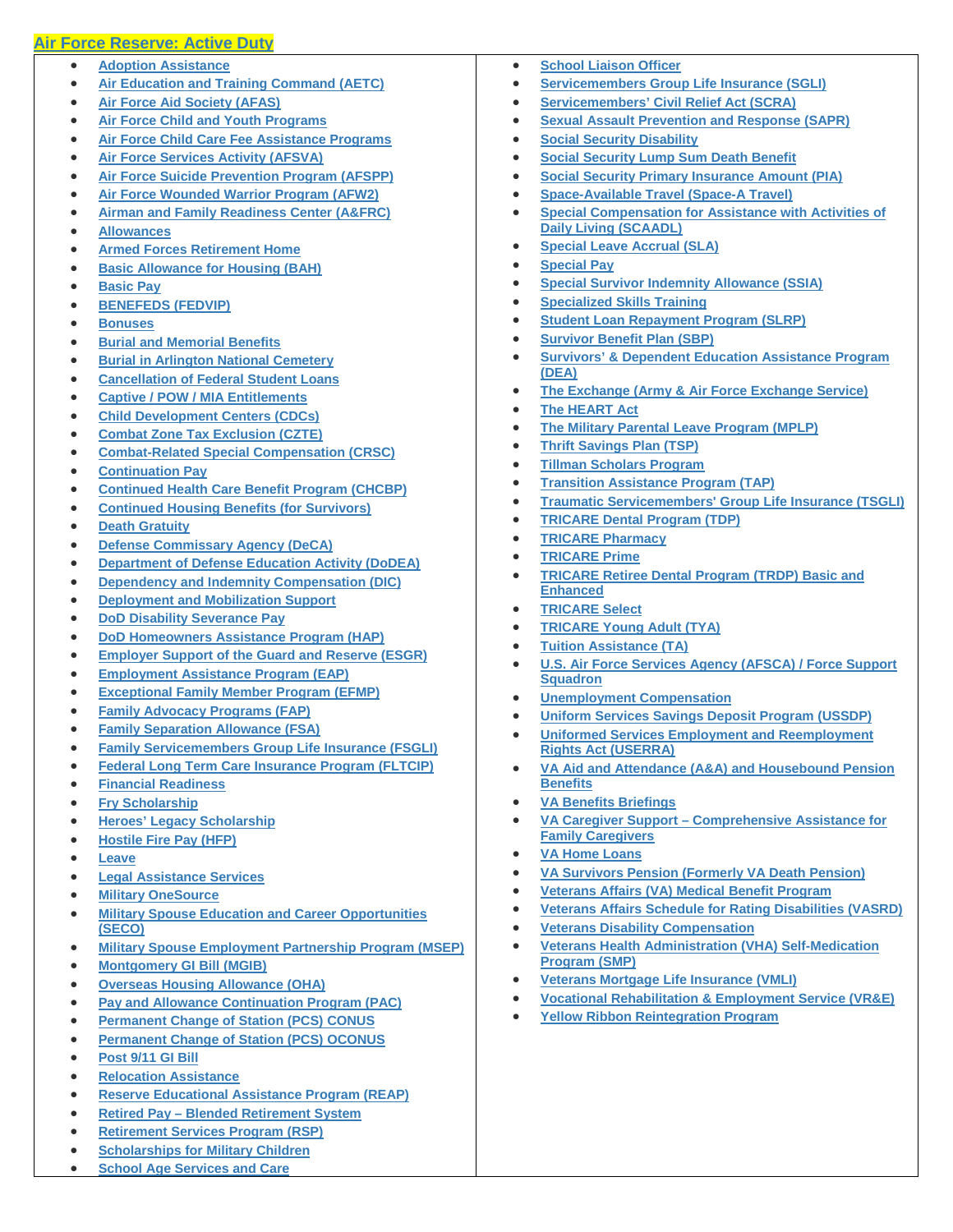### **[Air Force Reserve: Drilling](javascript:%20void(0);)**

- **[Air Education and Training Command \(AETC\)](https://myairforcebenefits.altess.army.mil/Benefit-Library/Federal-Benefits/Air-Education-and-Training-Command-(AETC)?serv=24)**
- **[Air Force Aid Society \(AFAS\)](https://myairforcebenefits.altess.army.mil/Benefit-Library/Federal-Benefits/Air-Force-Aid-Society-(AFAS)?serv=24)**
- **[Air Force Child and Youth Programs](https://myairforcebenefits.altess.army.mil/Benefit-Library/Federal-Benefits/Air-Force-Child-and-Youth-Programs?serv=24)**
- **[Air Force Child Care Fee Assistance Programs](https://myairforcebenefits.altess.army.mil/Benefit-Library/Federal-Benefits/Air-Force-Child-Care-Fee-Assistance-Programs?serv=24)**
- **[Air Force Services Activity \(AFSVA\)](https://myairforcebenefits.altess.army.mil/Benefit-Library/Federal-Benefits/Air-Force-Services-Activity-(AFSVA)?serv=24)**
- **[Air Force Suicide Prevention Program \(AFSPP\)](https://myairforcebenefits.altess.army.mil/Benefit-Library/Federal-Benefits/Air-Force-Suicide-Prevention-Program-(AFSPP)?serv=24)**
- **[Air Force Wounded Warrior Program \(AFW2\)](https://myairforcebenefits.altess.army.mil/Benefit-Library/Federal-Benefits/Air-Force-Wounded-Warrior-Program-(AFW2)?serv=24)**
- **[Airman and Family Readiness Center \(A&FRC\)](https://myairforcebenefits.altess.army.mil/Benefit-Library/Federal-Benefits/Airman-and-Family-Readiness-Center-(AandFRC)?serv=24)**
- **[Allowances](https://myairforcebenefits.altess.army.mil/Benefit-Library/Federal-Benefits/Allowances?serv=24)**
- **[Armed Forces Retirement Home](https://myairforcebenefits.altess.army.mil/Benefit-Library/Federal-Benefits/Armed-Forces-Retirement-Home?serv=24)**
- **[Basic Allowance for Housing \(BAH\)](https://myairforcebenefits.altess.army.mil/Benefit-Library/Federal-Benefits/Basic-Allowance-for-Housing-(BAH)?serv=24)**
- **[Basic Pay](https://myairforcebenefits.altess.army.mil/Benefit-Library/Federal-Benefits/Basic-Pay?serv=24)**
- **[BENEFEDS \(FEDVIP\)](https://myairforcebenefits.altess.army.mil/Benefit-Library/Federal-Benefits/BENEFEDS-(FEDVIP)?serv=24)**
- **[Bonuses](https://myairforcebenefits.altess.army.mil/Benefit-Library/Federal-Benefits/Bonuses?serv=24)**
- **[Burial and Memorial Benefits](https://myairforcebenefits.altess.army.mil/Benefit-Library/Federal-Benefits/Burial-and-Memorial-Benefits?serv=24)**
- **[Child Development Centers \(CDCs\)](https://myairforcebenefits.altess.army.mil/Benefit-Library/Federal-Benefits/Child-Development-Centers-(CDCs)?serv=24)**
- **[Combat-Related Special Compensation \(CRSC\)](https://myairforcebenefits.altess.army.mil/Benefit-Library/Federal-Benefits/Combat-Related-Special-Compensation-(CRSC)?serv=24)**
- **[Continuation Pay](https://myairforcebenefits.altess.army.mil/Benefit-Library/Federal-Benefits/Continuation-Pay-?serv=24)**
- **[Continued Health Care Benefit](https://myairforcebenefits.altess.army.mil/Benefit-Library/Federal-Benefits/Continued-Health-Care-Benefit-Program-(CHCBP)?serv=24) Program (CHCBP)**
- **[Continued Housing Benefits \(for Survivors\)](https://myairforcebenefits.altess.army.mil/Benefit-Library/Federal-Benefits/Continued-Housing-Benefits-(for-Survivors)?serv=24)**
- **[Death Gratuity](https://myairforcebenefits.altess.army.mil/Benefit-Library/Federal-Benefits/Death-Gratuity-?serv=24)**
- **[Defense Commissary Agency \(DeCA\)](https://myairforcebenefits.altess.army.mil/Benefit-Library/Federal-Benefits/Defense-Commissary-Agency-(DeCA)?serv=24)**
- **[Dependency and Indemnity Compensation \(DIC\)](https://myairforcebenefits.altess.army.mil/Benefit-Library/Federal-Benefits/Dependency-and-Indemnity-Compensation-(DIC)?serv=24)**
- **[Deployment and Mobilization Support](https://myairforcebenefits.altess.army.mil/Benefit-Library/Federal-Benefits/Deployment-and-Mobilization-Support?serv=24)**
- **[DoD Disability Severance Pay](https://myairforcebenefits.altess.army.mil/Benefit-Library/Federal-Benefits/DoD-Disability-Severance-Pay-?serv=24)**
- **[Drill Pay](https://myairforcebenefits.altess.army.mil/Benefit-Library/Federal-Benefits/Drill-Pay?serv=24)**
- **[Employer Support of the Guard and Reserve \(ESGR\)](https://myairforcebenefits.altess.army.mil/Benefit-Library/Federal-Benefits/Employer-Support-of-the-Guard-and-Reserve-(ESGR)?serv=24)**
- **[Employment Assistance Program \(EAP\)](https://myairforcebenefits.altess.army.mil/Benefit-Library/Federal-Benefits/Employment-Assistance-Program-(EAP)?serv=24)**
- **[Family Servicemembers Group Life Insurance \(FSGLI\)](https://myairforcebenefits.altess.army.mil/Benefit-Library/Federal-Benefits/Family-Servicemembers-Group-Life-Insurance-(FSGLI)?serv=24)**
- **[Federal Long Term Care Insurance Program \(FLTCIP\)](https://myairforcebenefits.altess.army.mil/Benefit-Library/Federal-Benefits/Federal-Long-Term-Care-Insurance-Program-(FLTCIP)?serv=24)**
- **[Financial Readiness](https://myairforcebenefits.altess.army.mil/Benefit-Library/Federal-Benefits/Financial-Readiness?serv=24)**
- **[Heroes' Legacy Scholarship](https://myairforcebenefits.altess.army.mil/Benefit-Library/Federal-Benefits/Heroes-Legacy-Scholarship?serv=24)**
- **[Hostile Fire Pay \(HFP\)](https://myairforcebenefits.altess.army.mil/Benefit-Library/Federal-Benefits/Hostile-Fire-Pay-(HFP)?serv=24)**
- **[Legal Assistance Services](https://myairforcebenefits.altess.army.mil/Benefit-Library/Federal-Benefits/Legal-Assistance-Services?serv=24)**
- **[Military OneSource](https://myairforcebenefits.altess.army.mil/Benefit-Library/Federal-Benefits/Military-OneSource?serv=24)**
- **[Military Spouse Education and Career Opportunities](https://myairforcebenefits.altess.army.mil/Benefit-Library/Federal-Benefits/Military-Spouse-Education-and-Career-Opportunities-(SECO)?serv=24)  [\(SECO\)](https://myairforcebenefits.altess.army.mil/Benefit-Library/Federal-Benefits/Military-Spouse-Education-and-Career-Opportunities-(SECO)?serv=24)**
- **[Military Spouse Employment Partnership Program \(MSEP\)](https://myairforcebenefits.altess.army.mil/Benefit-Library/Federal-Benefits/Military-Spouse-Employment-Partnership-Program-(MSEP)?serv=24)**
- **[Montgomery GI Bill \(MGIB\)](https://myairforcebenefits.altess.army.mil/Benefit-Library/Federal-Benefits/Montgomery-GI-Bill-(MGIB)?serv=24)**
- **[Post 9/11 GI Bill](https://myairforcebenefits.altess.army.mil/Benefit-Library/Federal-Benefits/Post-9/11-GI-Bill?serv=24)**
- **[Reserve Educational Assistance Program \(REAP\)](https://myairforcebenefits.altess.army.mil/Benefit-Library/Federal-Benefits/Reserve-Educational-Assistance-Program-(REAP)?serv=24)**
- **Retired Pay – [Blended Retirement System](https://myairforcebenefits.altess.army.mil/Benefit-Library/Federal-Benefits/Retired-Pay-%E2%80%93-Blended-Retirement-System?serv=24)**
- **[Retirement Services Program \(RSP\)](https://myairforcebenefits.altess.army.mil/Benefit-Library/Federal-Benefits/Retirement-Services-Program-(RSP)?serv=24)**
- **[Scholarships for Military Children](https://myairforcebenefits.altess.army.mil/Benefit-Library/Federal-Benefits/Scholarships-for-Military-Children?serv=24)**
- **[School Age Services and Care](https://myairforcebenefits.altess.army.mil/Benefit-Library/Federal-Benefits/School-Age-Services-and-Care?serv=24)**
- **[School Liaison Officer](https://myairforcebenefits.altess.army.mil/Benefit-Library/Federal-Benefits/School-Liaison-Officer?serv=24)**
- **[Servicemembers Group Life Insurance \(SGLI\)](https://myairforcebenefits.altess.army.mil/Benefit-Library/Federal-Benefits/Servicemembers-Group-Life-Insurance-(SGLI)?serv=24)**
- **[Sexual Assault Prevention and Response \(SAPR\)](https://myairforcebenefits.altess.army.mil/Benefit-Library/Federal-Benefits/Sexual-Assault-Prevention-and-Response-(SAPR)?serv=24)**
- **[Social Security Disability](https://myairforcebenefits.altess.army.mil/Benefit-Library/Federal-Benefits/Social-Security-Disability?serv=24)**
- **[Social Security Lump Sum Death Benefit](https://myairforcebenefits.altess.army.mil/Benefit-Library/Federal-Benefits/Social-Security-Lump-Sum-Death-Benefit?serv=24)**
- **[Social Security Primary Insurance Amount \(PIA\)](https://myairforcebenefits.altess.army.mil/Benefit-Library/Federal-Benefits/Social-Security-Primary-Insurance-Amount-(PIA)?serv=24)**
- **[Space-Available Travel \(Space-A Travel\)](https://myairforcebenefits.altess.army.mil/Benefit-Library/Federal-Benefits/Space-Available-Travel-(Space-A-Travel)?serv=24)**
- **[Special Survivor Indemnity Allowance \(SSIA\)](https://myairforcebenefits.altess.army.mil/Benefit-Library/Federal-Benefits/Special-Survivor-Indemnity-Allowance-(SSIA)?serv=24)**
- **[Specialized Skills Training](https://myairforcebenefits.altess.army.mil/Benefit-Library/Federal-Benefits/Specialized-Skills-Training?serv=24)**
- **[Student Loan Repayment Program \(SLRP\)](https://myairforcebenefits.altess.army.mil/Benefit-Library/Federal-Benefits/Student-Loan-Repayment-Program-(SLRP)?serv=24)**
- **[Survivor Benefit Plan \(SBP\)](https://myairforcebenefits.altess.army.mil/Benefit-Library/Federal-Benefits/Survivor-Benefit-Plan-(SBP)?serv=24)**
- **[Survivors' & Dependent Education Assistance Program](https://myairforcebenefits.altess.army.mil/Benefit-Library/Federal-Benefits/Survivors-and-Dependent-Education-Assistance-Program-(DEA)?serv=24)  [\(DEA\)](https://myairforcebenefits.altess.army.mil/Benefit-Library/Federal-Benefits/Survivors-and-Dependent-Education-Assistance-Program-(DEA)?serv=24)**
- **[The Exchange \(Army & Air Force Exchange Service\)](https://myairforcebenefits.altess.army.mil/Benefit-Library/Federal-Benefits/The-Exchange-(Army-and-Air-Force-Exchange-Service)?serv=24)**
- **[The HEART Act](https://myairforcebenefits.altess.army.mil/Benefit-Library/Federal-Benefits/The-HEART-Act?serv=24)**
- **[Thrift Savings Plan \(TSP\)](https://myairforcebenefits.altess.army.mil/Benefit-Library/Federal-Benefits/Thrift-Savings-Plan-(TSP)?serv=24)**
- **[Tillman Scholars Program](https://myairforcebenefits.altess.army.mil/Benefit-Library/Federal-Benefits/Tillman-Scholars-Program?serv=24)**
- **[Transition Assistance Program \(TAP\)](https://myairforcebenefits.altess.army.mil/Benefit-Library/Federal-Benefits/Transition-Assistance-Program-(TAP)?serv=24)**
- **[Traumatic Servicemembers' Group Life Insurance \(TSGLI\)](https://myairforcebenefits.altess.army.mil/Benefit-Library/Federal-Benefits/Traumatic-Servicemembers-Group-Life-Insurance-(TSGLI)?serv=24)**
- **[TRICARE Dental Program \(TDP\)](https://myairforcebenefits.altess.army.mil/Benefit-Library/Federal-Benefits/TRICARE-Dental-Program-(TDP)?serv=24)**
- **[TRICARE Reserve Select \(TRS\)](https://myairforcebenefits.altess.army.mil/Benefit-Library/Federal-Benefits/TRICARE-Reserve-Select-(TRS)?serv=24)**
- **[TRICARE Retiree Dental Program \(TRDP\) Basic and](https://myairforcebenefits.altess.army.mil/Benefit-Library/Federal-Benefits/TRICARE-Retiree-Dental-Program-(TRDP)-Basic-and-Enhanced?serv=24)  [Enhanced](https://myairforcebenefits.altess.army.mil/Benefit-Library/Federal-Benefits/TRICARE-Retiree-Dental-Program-(TRDP)-Basic-and-Enhanced?serv=24)**
- **[TRICARE Select](https://myairforcebenefits.altess.army.mil/Benefit-Library/Federal-Benefits/TRICARE-Select?serv=24)**
- **[TRICARE Young Adult \(TYA\)](https://myairforcebenefits.altess.army.mil/Benefit-Library/Federal-Benefits/TRICARE-Young-Adult-(TYA)?serv=24)**
- **[Tuition Assistance \(TA\)](https://myairforcebenefits.altess.army.mil/Benefit-Library/Federal-Benefits/Tuition-Assistance-(TA)?serv=24)**
- **[U.S. Air Force Services Agency \(AFSCA\) / Force Support](https://myairforcebenefits.altess.army.mil/Benefit-Library/Federal-Benefits/US-Air-Force-Services-Agency-(AFSCA)-/-Force-Support-Squadron?serv=24)  [Squadron](https://myairforcebenefits.altess.army.mil/Benefit-Library/Federal-Benefits/US-Air-Force-Services-Agency-(AFSCA)-/-Force-Support-Squadron?serv=24)**
- **[Unemployment Compensation](https://myairforcebenefits.altess.army.mil/Benefit-Library/Federal-Benefits/Unemployment-Compensation?serv=24)**
- **[Uniformed Services Employment and Reemployment](https://myairforcebenefits.altess.army.mil/Benefit-Library/Federal-Benefits/Uniformed-Services-Employment-and-Reemployment-Rights-Act-(USERRA)?serv=24)  [Rights Act \(USERRA\)](https://myairforcebenefits.altess.army.mil/Benefit-Library/Federal-Benefits/Uniformed-Services-Employment-and-Reemployment-Rights-Act-(USERRA)?serv=24)**
- **[VA Aid and Attendance \(A&A\) and Housebound Pension](https://myairforcebenefits.altess.army.mil/Benefit-Library/Federal-Benefits/VA-Aid-and-Attendance-(AandA)-and-Housebound-Pension-Benefits-x1540?serv=24)  [Benefits](https://myairforcebenefits.altess.army.mil/Benefit-Library/Federal-Benefits/VA-Aid-and-Attendance-(AandA)-and-Housebound-Pension-Benefits-x1540?serv=24)**
- **[VA Benefits Briefings](https://myairforcebenefits.altess.army.mil/Benefit-Library/Federal-Benefits/VA-Benefits-Briefings?serv=24)**
- **[VA Caregiver Support –](https://myairforcebenefits.altess.army.mil/Benefit-Library/Federal-Benefits/VA-Caregiver-Support-%E2%80%93-Comprehensive-Assistance-for-Family-Caregivers?serv=24) Comprehensive Assistance for [Family Caregivers](https://myairforcebenefits.altess.army.mil/Benefit-Library/Federal-Benefits/VA-Caregiver-Support-%E2%80%93-Comprehensive-Assistance-for-Family-Caregivers?serv=24)**
- **[VA Home Loans](https://myairforcebenefits.altess.army.mil/Benefit-Library/Federal-Benefits/VA-Home-Loans?serv=24)**
- **[VA Survivors Pension \(Formerly VA Death Pension\)](https://myairforcebenefits.altess.army.mil/Benefit-Library/Federal-Benefits/VA-Survivors-Pension-(Formerly-VA-Death-Pension)?serv=24)**
- **[Veterans Affairs \(VA\) Medical Benefit Program](https://myairforcebenefits.altess.army.mil/Benefit-Library/Federal-Benefits/Veterans-Affairs-(VA)-Medical-Benefit-Program?serv=24)**
- **[Veterans Affairs Schedule for Rating Disabilities \(VASRD\)](https://myairforcebenefits.altess.army.mil/Benefit-Library/Federal-Benefits/Veterans-Affairs-Schedule-for-Rating-Disabilities-(VASRD)?serv=24)**
- **[Veterans Disability Compensation](https://myairforcebenefits.altess.army.mil/Benefit-Library/Federal-Benefits/Veterans-Disability-Compensation?serv=24)**
- **[Veterans Health Administration \(VHA\) Self-Medication](https://myairforcebenefits.altess.army.mil/Benefit-Library/Federal-Benefits/Veterans-Health-Administration-(VHA)-Self-Medication-Program-(SMP)?serv=24)  [Program \(SMP\)](https://myairforcebenefits.altess.army.mil/Benefit-Library/Federal-Benefits/Veterans-Health-Administration-(VHA)-Self-Medication-Program-(SMP)?serv=24)**
- **[Veterans Mortgage Life Insurance \(VMLI\)](https://myairforcebenefits.altess.army.mil/Benefit-Library/Federal-Benefits/Veterans-Mortgage-Life-Insurance-(VMLI)?serv=24)**
- **[Vocational Rehabilitation & Employment Service \(VR&E\)](https://myairforcebenefits.altess.army.mil/Benefit-Library/Federal-Benefits/Vocational-Rehabilitation-and-Employment-Service-(VRandE)?serv=24)**
- **[Yellow Ribbon Reintegration Program](https://myairforcebenefits.altess.army.mil/Benefit-Library/Federal-Benefits/Yellow-Ribbon-Reintegration-Program?serv=24)**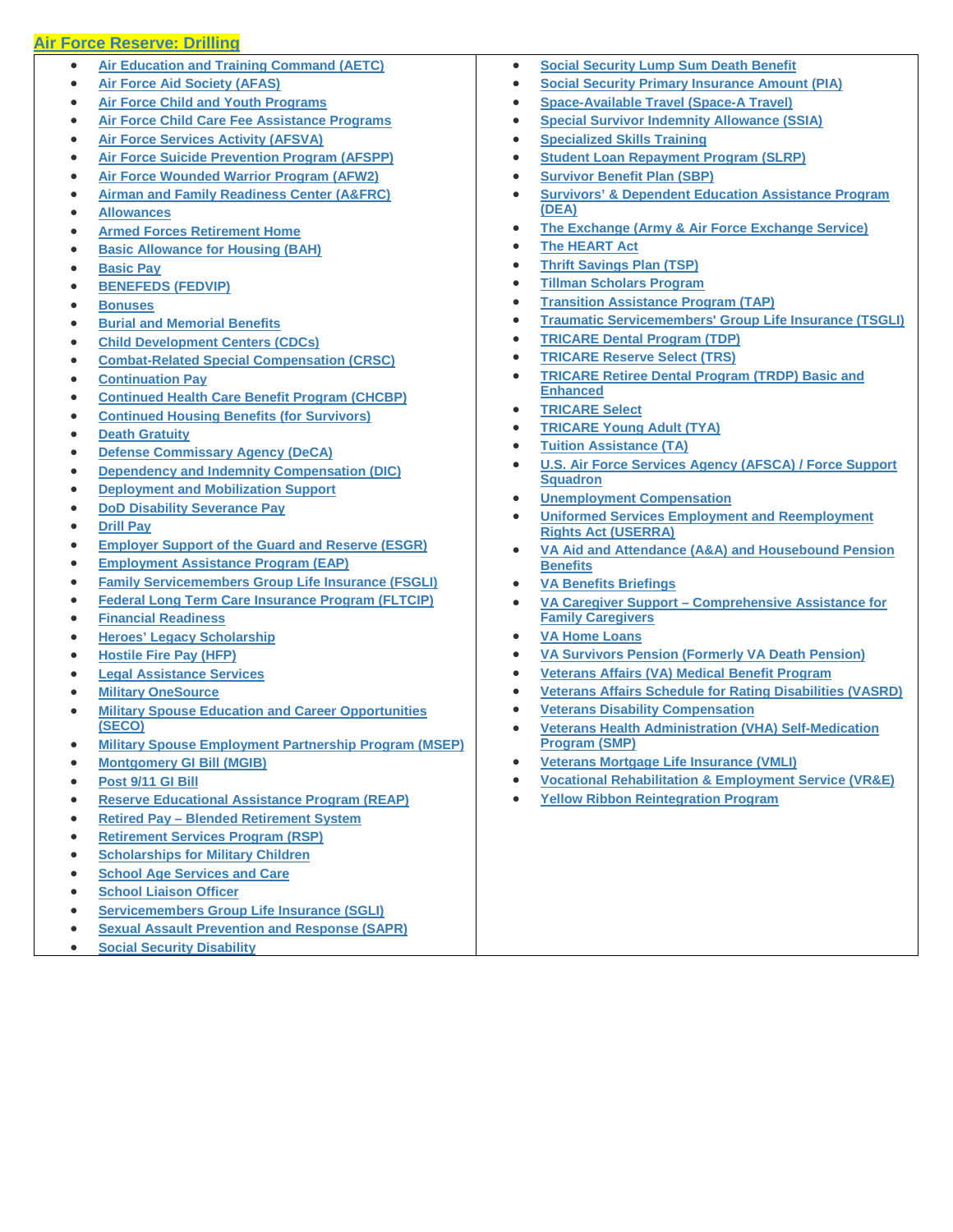| DS Logon                                                 | https://myaccess.dmdc.osd.mil/                              |
|----------------------------------------------------------|-------------------------------------------------------------|
| <b>EFFECTS OF A CAREER CHANGE</b>                        |                                                             |
| Military & Family Life Counselor (MFLC)                  | http://www.militaryinstallations.dod.mil/MOS/f?p=MI:ENTRY:0 |
| Airman & Family Readiness Center                         | https://installations.militaryonesource.mil/                |
| <b>VA Vet Centers</b>                                    | www.vetcenter.va.gov                                        |
| <b>Veterans Service Organizations</b>                    | veterans.house.gov/                                         |
| <b>Military One Source</b>                               | www.militaryonesource.mil                                   |
| <b>EMPLOYMENT RESOURCES</b>                              |                                                             |
| Verification of Military Experience & Training<br>(VMET) | https://milconnect.dmdc.osd.mil/milconnect/                 |
| My Next Move for Veterans                                | https://www.mynextmove.org/vets/                            |
| Find civilian jobs corresponding to AFSC/MOS             | https://www.onetonline.org/                                 |
| (called "MOC Crosswalk")                                 |                                                             |
| Certifications                                           | www.careeronestop.org/FindTraining/                         |
|                                                          | www.dol.gov/vets/                                           |
|                                                          | www.benefits.va.gov/gibill/licensing certification.asp      |
| U.S. Air Force Credentialing On-line                     | ccaf.cool@us.af.mil                                         |
|                                                          | https://afvec.us.af.mil/afvec/Public/COOL/Default.aspx      |
| DoD SkillBridge                                          | https://dodskillbridge.usalearning.gov                      |
| <b>DANTES</b>                                            | www.dantes.doded.mil                                        |
| DoD TAP Web Portal                                       | http://dodtap.mil                                           |
| DOL Veterans Employment Training Service                 | www.dol.gov/vets                                            |
| DOL "Gold Card" Download                                 | www.dol.gov/vets/goldcard.html                              |
| American Job Centers and Priority of Service             | www.careeronestop.org                                       |
|                                                          | myskillsmyfuture.org www.servicelocator.org;                |
|                                                          | www.naswa.org/links.cfm                                     |
| Uniformed Services Employment and                        | esgr.mil/USERRA/What-is-USERRA                              |
| Reemployment Rights Act (USERRA)                         | www.benefits.va.gov/guardreserve/                           |
|                                                          | https://www.dol.gov/vets/programs/userra                    |
| <b>State Employment Agencies</b>                         | www.careeronestop.org; www.military.com/careers;            |
|                                                          | www.emploerpartnership.org<br>www.bls.gov www.doleta.gov    |
|                                                          | www.vetsuccess.gov                                          |
| <b>State Job Boards</b>                                  | www.careeronestop.org/jobsearch/cos_jobsites.aspx           |
| Workforce Innovation & Opportunity Act (WIOA)            | https://www.doleta.gov/WIOA/                                |
| Service Job Opportunities                                | www.nationalservice.gov<br>www.serve.gov                    |
| AmeriCorps                                               | www.AmeriCorps.gov/veterans                                 |
| <b>Troops to Teachers</b>                                | http://www.proudtoserveagain.com/                           |
| CareerOneStop<br>1-877-US2-JOBS                          | www.servicelocator.org/                                     |
| $(1-877-872-5627)$                                       | http://www.careeronestop.org/LocalHelp/service-locator.aspx |
| info@CareerOneStop.org                                   | www.careeronestop.org/jobsearch/cos_jobsites.aspx           |
| Hiring Preference in Non-Appropriated Fund               | www.nafjobs.org                                             |
| (NAF) jobs                                               |                                                             |
| Ameriforce Deployment Guide                              | www.ameriforce.net/deployment                               |
| <b>FEDERAL EMPLOYMENT</b>                                |                                                             |
| <b>USAjobs</b>                                           | https://www.usajobs.gov                                     |
| <b>National Defense Jobs</b>                             | http://godefense.cpms.osd.mil                               |
| Federal Employment Portal (& Special Hiring)             | www.opm.gov (www.opm.gov/veterans/index.asp)f               |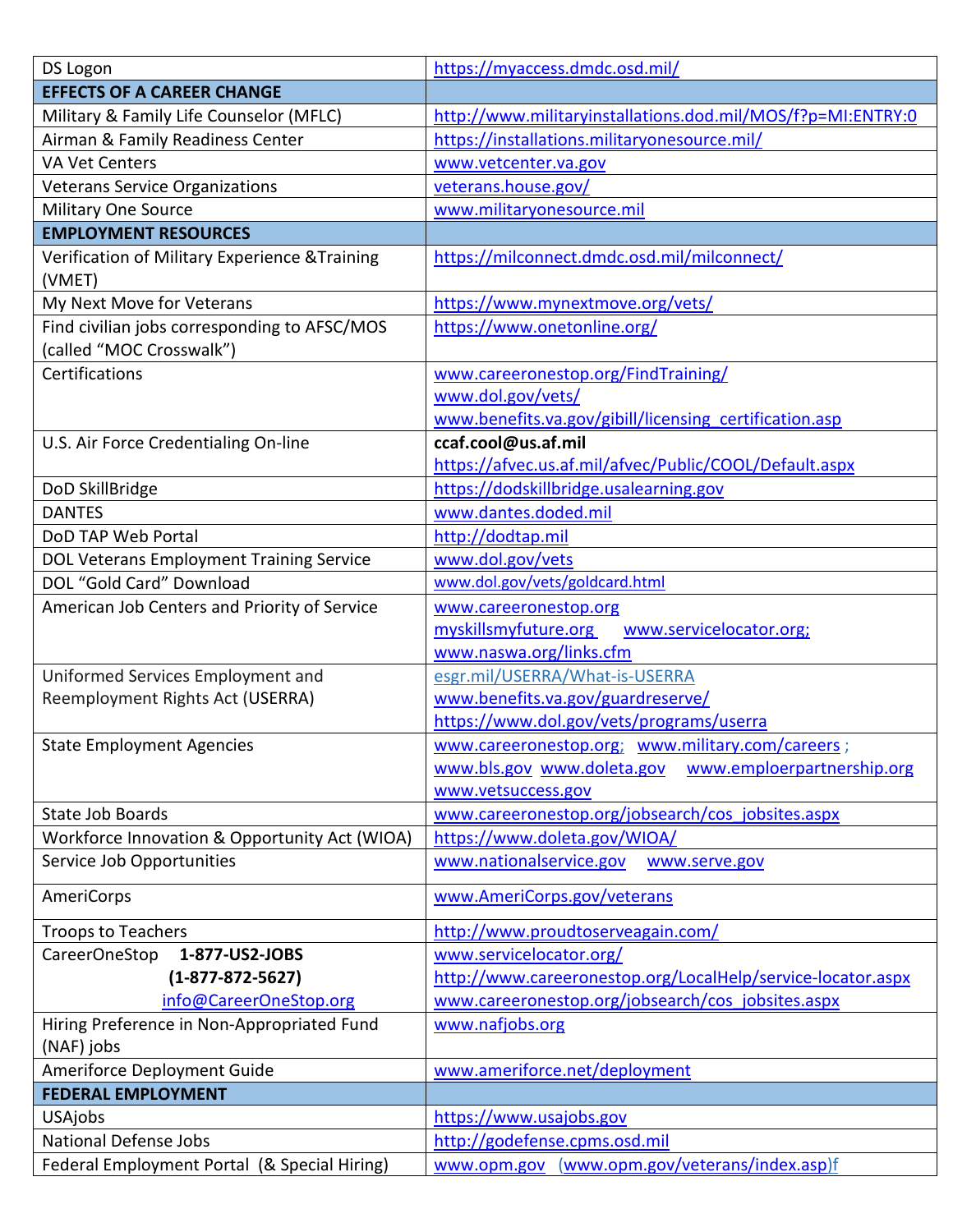| Fed World                                           | www.fedworld.gov                                            |
|-----------------------------------------------------|-------------------------------------------------------------|
| DoD Spouse Career Center                            | www.military.com/spouse                                     |
| Veterans Employment Opportunities Act               | www.usajobs.gov                                             |
| Veterans Complaints (Employment Preference)         | www.dol.gov/elaws/vets/vetpref/agency.htm                   |
| Veteran Employment Program Offices                  | https://www.fedshirevets.gov//veterans-council/agency-      |
|                                                     | directory/                                                  |
| Veterans Recruitment Appointment                    | https://www.fedshirevets.gov/veterans-council/agency-       |
|                                                     | directory/index                                             |
| America's Veterans (Veterans' Preference)           | www.fedshirevets.gov/job/vetpref/index.aspx                 |
|                                                     | https://jkodirect.jten.mil                                  |
| Six Month Restriction on Military Retirees          | www.fedshirevets.gov/                                       |
| <b>SMALL BUSINESS &amp; ENTREPRENEURSHIP</b>        |                                                             |
| <b>Small Business Administration (SBA)</b>          | https://www.sba.gov/vboc                                    |
|                                                     | https://sbavets.force.com/s/                                |
|                                                     | www.sba.gov/bootstobusiness                                 |
| Veterans Federal Procurement Opportunities          | www.fbo.gov                                                 |
|                                                     | http://federalcontractorregistry.com/                       |
| National Veteran's Business Development Corp        | www.veteranscorp.org                                        |
| Subcontracting (to gov) opportunities               | www.gsa.gov/subdirectory                                    |
| <b>RELOCATION ASSISTANCE</b>                        |                                                             |
| <b>Travel and Transportation</b>                    | www.militaryonesource.com                                   |
|                                                     | http://www.defensetravel.dod.mil/                           |
| <b>HOUSING COUNSELING ASSISTANCE</b>                |                                                             |
| Housing Counseling Assistance 1-877-424-3838        | https://www.hud.gov/program_offices/comm_planning/veteran   |
| HUD Veteran Resource Center (HUDVET)                | information                                                 |
|                                                     |                                                             |
| <b>EDUCATION/TRAINING</b>                           |                                                             |
| Community College of the AF                         | www.au.af.mil/au/ccaf/certifications.asp                    |
| <b>Education Benefits</b>                           | www.benefits.va.gov/gibill<br>www.gibill.va.gov             |
| Licensing, Certification, Apprenticeship, CLEP      | www.dantes.doded.mil/                                       |
| <b>Education Office</b>                             | http://www.militaryinstallations.dod.mil/MOS/f?p=MI:ENTRY:0 |
|                                                     | <b>Local Base Education Office</b>                          |
| U.S. Department of Education Federal Aid            | https://studentaid.ed.gov/sa/                               |
| Programs                                            | https://www2.ed.gov/programs/triovub/index.html             |
| <b>Student Veterans of America</b>                  | www.studentveterans.org                                     |
| Application for Federal Student Aid                 | www.fafsa.ed.gov                                            |
| PHYSICAL & MENTAL HEALTH WELL-BEING                 |                                                             |
| DoD Mental Health Self-Assessment Program           | http://screening.mentalhealthscreening.org/military_ndsd    |
| Anonymous Self-Assessments                          | http://afterdeployment.org                                  |
| Yellow Ribbon Reintegration Program                 | https://www.jointservicessupport.org/YRRP/Default.aspx      |
| <b>Behavioral Health Treatment Services Locator</b> | www.findtreatment.samhsa.gov                                |
| Veteran's Crisis Line                               | www.VeteransCrisisLine.net                                  |
| 1-800-273-TALK (800-273-8255) Press 1               |                                                             |
| US Department of Veterans Affairs (VA)              | http://www.va.gov/                                          |
| VA Health Administration                            | www.va.gov/health                                           |
| <b>VA Vet Centers</b>                               | https://www.vetcenter.va.gov/                               |
| <b>National Center for PTSD</b>                     | www.ncptsd.va.gov/index.html                                |
| <b>SEPARATION HISTORY AND PHYSICAL</b>              |                                                             |
| <b>EXAMINATION</b>                                  |                                                             |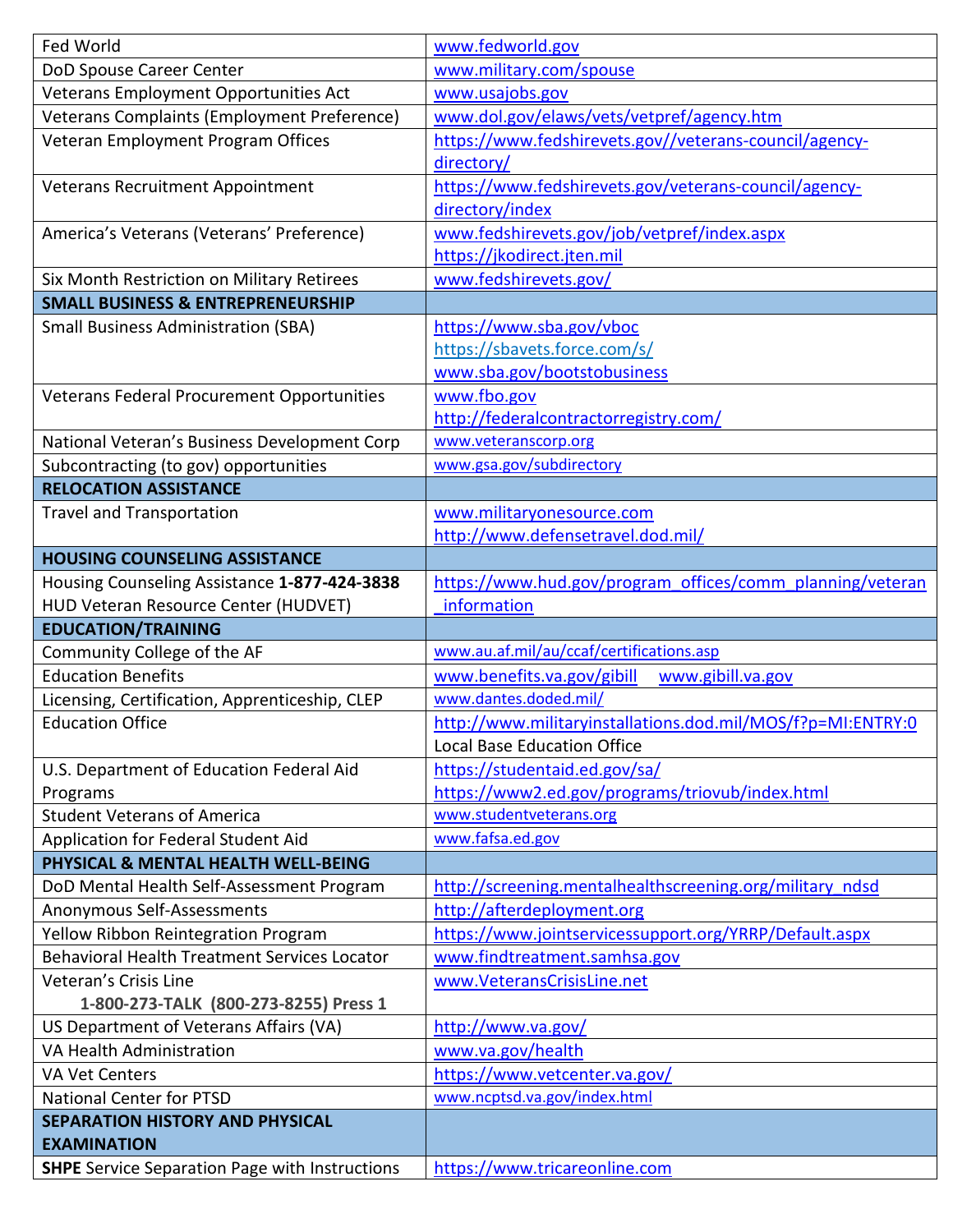| <b>HEALTH, DENTAL &amp; LIFE INSURANCE</b>     |                                                               |
|------------------------------------------------|---------------------------------------------------------------|
| <b>Transitional Healthcare Benefit/Tricare</b> | https://tricare.mil/planfinder                                |
|                                                | www.tricare.mil                                               |
| TRICARE RETIREES/FAMILY MEMBERS                | www.tricare.mil/enroll                                        |
|                                                | https://tricare.mil/planfinder                                |
|                                                | www.tricare.mil                                               |
| Continued Health Care Benefits Program         | www.tricare.mil/plans/SpecialPrograms/CHCBP                   |
| <b>Humana Military</b><br>1-800-444-5445       | https://www.humana-military.com/                              |
| <b>DEERS</b>                                   | https://milconnect.dmdc.osd.mil                               |
| Not eligible for TRICARE                       | www.healthcare.gov                                            |
|                                                | www.tricare.mil/aca                                           |
|                                                | www.tricare.mil/mybenefit                                     |
| Health Insurance Marketplace 1-800-318-2596    | www.healthcare.gov/veterans                                   |
|                                                | www.healthcare.gov                                            |
|                                                | https://localhelp.healthcare.gov/#intro                       |
| Health & Life Insurance                        | http://www.benefits.va.gov/insurance/#                        |
| State and Local Health Care and Mental Health  | www.statelocalgov.net                                         |
| <b>Services</b>                                |                                                               |
| <b>Transitional Health Care Benefit</b>        | www.va.gov                                                    |
| VA Health Benefit Application                  | https://www.101ez.med.va.gov/sec/vha/1010ez/                  |
| <b>VA Dental Health</b>                        | www.va.gov/vbs/health                                         |
| <b>FINANCES</b>                                |                                                               |
| Credit Report                                  | www.annualcreditreport.com                                    |
| <b>TSP</b>                                     | https://www.tsp.gov                                           |
| Save and Invest                                | www.Saveandinvest.org www.militarymoney.com                   |
| <b>Consumer Financial Protection Bureau</b>    | www.cfpb.gov                                                  |
| Debt Management                                | www.inchargefoundation.org                                    |
| Military.com                                   | https://www.military.com/                                     |
| Service Members' Civil Relief Act and Military | https://scra.dmdc.osd.mil/scra/#/home/                        |
| Lending Act                                    | https://mla.dmdc.osd.mil/mla/#/home/                          |
| <b>Military OneSource</b>                      | https://www.militaryonesource.mil/                            |
| Airman & Family Readiness Center               | http://www.militaryinstallations.dod.mil/MOS/f?p=MI:ENTRY:0   |
| <b>Unemployment Compensation</b>               | https://www.careeronestop.org/LocalHelp/UnemploymentBene      |
|                                                | fits/Find-Unemployment-Benefits.aspx                          |
|                                                | https://oui.doleta.gov/unemploy/ucx.asp                       |
| <b>STATE VETERANS BENEFITS</b>                 |                                                               |
| <b>STATE VETERANS BENEFITS</b>                 | https://www.va.gov/statedva.htm                               |
|                                                | www.military.com/benefits/veterans-benefits/state-veterans-   |
|                                                | benefits-directory                                            |
|                                                |                                                               |
| <b>MILITARY EXCHANGE ONLINE SHOPPING</b>       |                                                               |
| Military Exchange Online Shopping              | ShopMyExchange.com<br>Mynavyexchange.com                      |
|                                                | <b>VetVerify.org</b><br>Mymcx.com<br>Shopcgx.com<br>MyECP.com |
| <b>VOTING ASSISTANCE</b>                       |                                                               |
| <b>VOTING ASSISTANCE</b>                       | www.fvap.gov/uploads/FVAP/VAO/staying template.docx           |
|                                                | www.fvap.gov/links<br>www.fvap.gov/military-voter/transition  |
| <b>LEGAL ASSISTANCE</b>                        |                                                               |
| Legal Assistance                               | https://legalassistance.law.af.mil/                           |
|                                                |                                                               |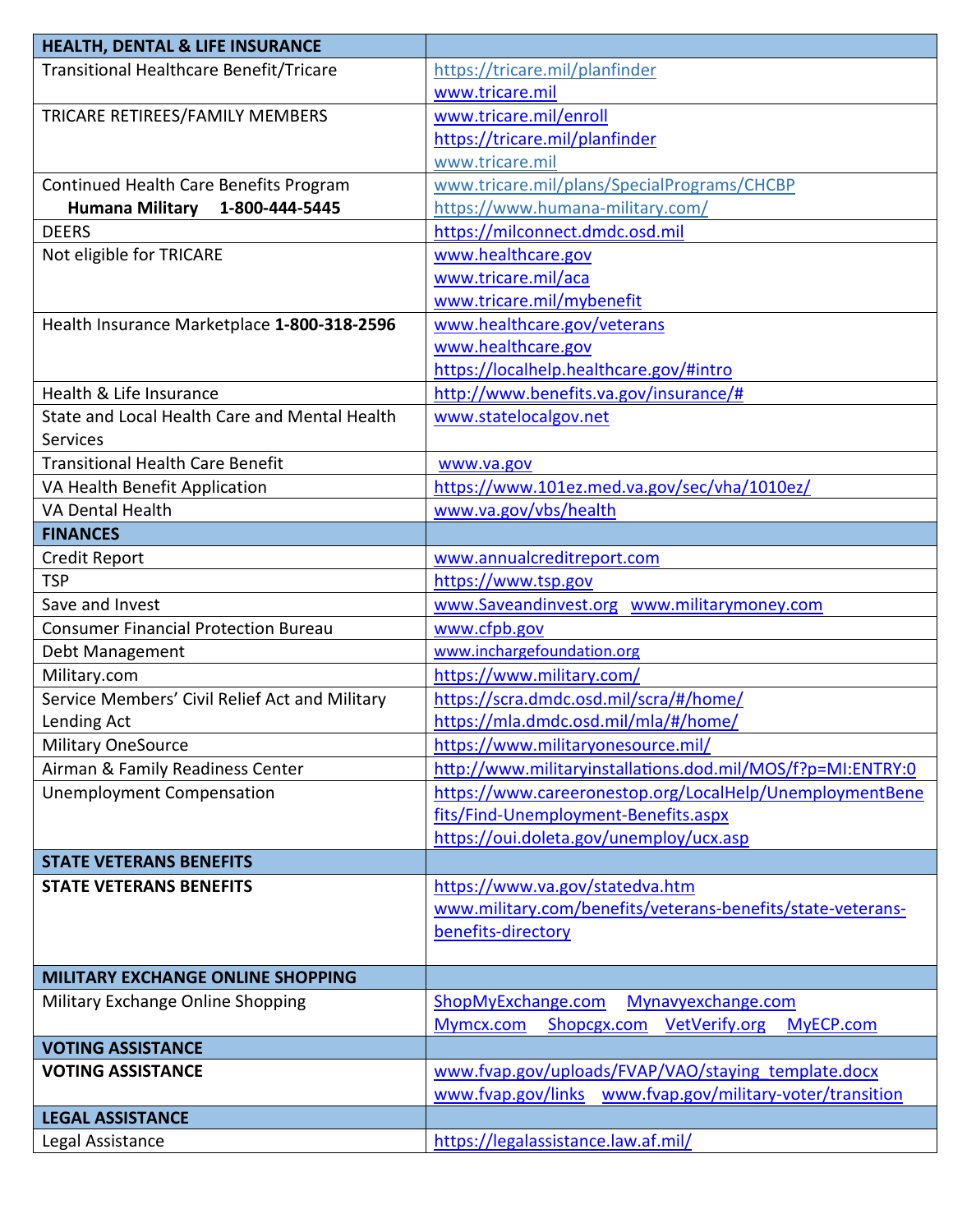| <b>POST GOVERNMENT SERVICE EMPLOYMENT</b><br><b>RESTRICTION COUNSELING</b> |                                                             |  |  |  |  |  |  |  |  |  |
|----------------------------------------------------------------------------|-------------------------------------------------------------|--|--|--|--|--|--|--|--|--|
| Post Government Service Employment                                         | Local Base Legal Office                                     |  |  |  |  |  |  |  |  |  |
| <b>Restriction Counseling</b>                                              | http://www.militaryinstallations.dod.mil/MOS/f?p=MI:ENTRY:0 |  |  |  |  |  |  |  |  |  |
| <b>STATEMENT OF BENEFITS</b>                                               |                                                             |  |  |  |  |  |  |  |  |  |
| <b>Statement of Benefits</b>                                               | www.DoDTAP.mil (resources/FAQs)                             |  |  |  |  |  |  |  |  |  |
| <b>OTHER HELPFUL RESOURCES</b>                                             |                                                             |  |  |  |  |  |  |  |  |  |
| Personal Self-Assessment/Individual Transition                             | https://www.dodtap.mil/index.html                           |  |  |  |  |  |  |  |  |  |
| Plan                                                                       |                                                             |  |  |  |  |  |  |  |  |  |
| Reserve Recruiter                                                          | https://www.airforce.com/find-a-recruiter                   |  |  |  |  |  |  |  |  |  |
| <b>Veteran's Benefits</b>                                                  | https://www.ebenefits.va.gov/                               |  |  |  |  |  |  |  |  |  |
| Disability Compensation / Vocational Rehab                                 | www.vba.va.gov/predischarge                                 |  |  |  |  |  |  |  |  |  |
| <b>Military Family Network</b>                                             | www.emilitary.org                                           |  |  |  |  |  |  |  |  |  |
| <b>SEXUAL ASSAULT RESOURCES</b>                                            |                                                             |  |  |  |  |  |  |  |  |  |
| <b>SAPR</b>                                                                | Safehelpline.org                                            |  |  |  |  |  |  |  |  |  |
| Contact your local Sexual Assault Coordinator or                           |                                                             |  |  |  |  |  |  |  |  |  |
| DoD Safe Helpline at 1-877-995-5247                                        |                                                             |  |  |  |  |  |  |  |  |  |
| <b>Military One Source</b><br>1-800-342-9647                               | Militaryonesource.mil                                       |  |  |  |  |  |  |  |  |  |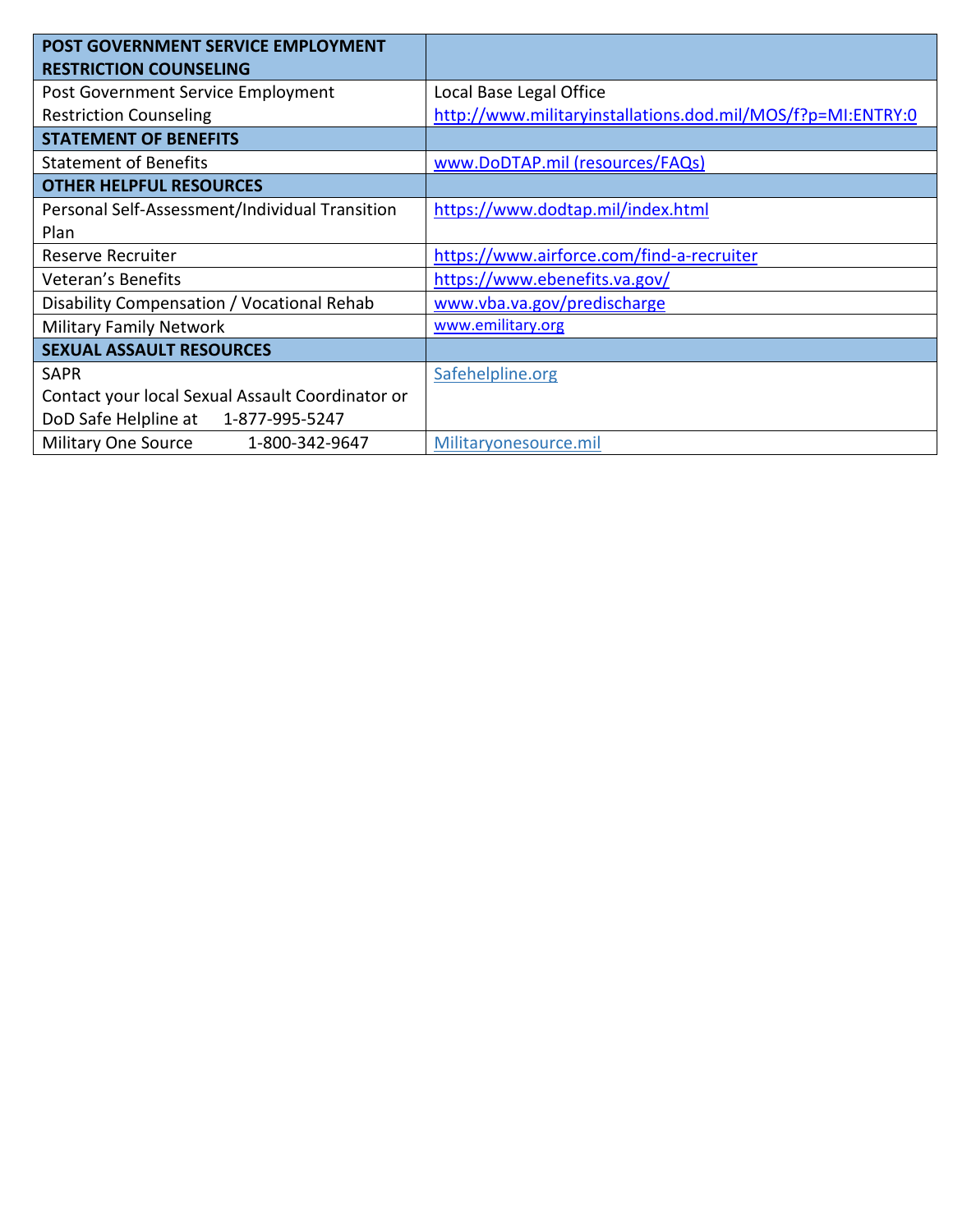**HELPING AGENCIES FOR AF RESERVE** 

| Prevention &<br>Response<br><b>Assault</b><br>(SAPR)<br><b>Sexual</b> | 719-556-7272                 |                 |                    |                |                 |       |                   |                           |                                    |                   |               |                | ۰              |                   |                   |               |                          |                           |                                                                                                                                                              |
|-----------------------------------------------------------------------|------------------------------|-----------------|--------------------|----------------|-----------------|-------|-------------------|---------------------------|------------------------------------|-------------------|---------------|----------------|----------------|-------------------|-------------------|---------------|--------------------------|---------------------------|--------------------------------------------------------------------------------------------------------------------------------------------------------------|
| Military One<br>Operations<br>Source<br>24/7                          | 1196-212-008                 |                 | ٠                  |                |                 | ٠     | Ŏ<br>٠            | ۰                         |                                    |                   |               |                |                |                   | ٠                 | J             |                          |                           | For Emergencies, Dial 911. For Immediate Help, Contact Command Post 24/7 at<br>National Suicide Prevention Lifeline, 24/7, English and Spanish: 800-273-8255 |
| Military &<br>Family Life<br>Counselor                                | 719433-2671<br>719-433-5432  |                 |                    |                |                 |       | O                 | ¢                         |                                    |                   |               |                |                |                   |                   |               |                          |                           |                                                                                                                                                              |
| 302d AW<br>톱                                                          | 719-556 7312<br>719-306-4893 |                 |                    | ō              |                 | ٠     | Ŏ<br>ŏ            |                           | ŧ<br>ă                             |                   |               |                |                |                   |                   |               |                          |                           |                                                                                                                                                              |
| 302d AW<br><b>Hey Spouse</b><br>merford                               | 719 556 2644                 |                 |                    |                |                 |       | O                 | O                         |                                    |                   |               |                |                |                   |                   |               |                          |                           | We can HELP! 24/7 Helpline: 719-552-HELP (4357)<br>Commercial 719-556-4555.                                                                                  |
| 719-556-8943<br>Family<br>Advocacy<br><b>DAVA:</b><br>Main:           | 719-291-6625                 |                 |                    |                |                 |       |                   |                           |                                    |                   |               | 8              |                |                   |                   |               |                          |                           |                                                                                                                                                              |
| 719-556-7693<br>Equal<br>Opportunity<br>302d EO<br>(EO)               | 719-556-7256                 |                 |                    |                |                 |       |                   |                           |                                    |                   |               |                |                |                   |                   |               |                          |                           |                                                                                                                                                              |
| Confidentiality<br>302d AW<br>Chaplain<br>Corps<br>100%               | 719-556-4006                 |                 |                    |                |                 | ă     | ٠<br>ă            |                           |                                    |                   |               |                |                | ۰<br>ă            | ۰<br>ă            | ۰<br>۰        |                          |                           | RESERVIST NOT IN STATUS                                                                                                                                      |
| Optimization<br>Behavioral<br>Program<br>(BHOP)<br>21 MDG<br>Health   | 719-524-2273                 |                 |                    |                |                 |       |                   |                           |                                    |                   |               |                |                |                   | 0                 |               |                          |                           | OYMENT<br><b>DEPL</b>                                                                                                                                        |
| Office (A&FR)<br>302d AW<br><b>Readiness</b><br>Airman &<br>Family    | 719-556-2944                 |                 | ٠                  | ٠              |                 | ٠     | ۰<br>٠            | ٠                         | $\bullet$                          | ٠                 | ٠             | ٠              | ٠              |                   | ٠                 | ٠             |                          |                           |                                                                                                                                                              |
| <b>DrugAbuse</b><br>Prevention<br>Alcohol &<br>merbord<br>(ADAPT)     | 719-556-7804                 |                 |                    |                |                 |       |                   |                           |                                    |                   |               |                |                |                   |                   |               |                          |                           |                                                                                                                                                              |
|                                                                       |                              | Alcohol / Drugs | <b>Anxiousness</b> | Discrimination | <b>Finances</b> | Grief | Fitness / Tobacco | <b>Homicidal Thoughts</b> | Environment<br><b>Hostile Work</b> | Marriage / Family | Relationships | <b>Sadness</b> | Sexual Assault | Sexual Harassment | Sleep / Nutrition | <b>Stress</b> | <b>Suicidal Thoughts</b> | Conflicts (Interpersonal) | TITLE 10 ORDERS<br><b>INACTIVE DUTY</b>                                                                                                                      |
|                                                                       |                              |                 |                    |                |                 |       | STRESSORS         |                           |                                    |                   |               |                |                |                   |                   |               |                          |                           |                                                                                                                                                              |